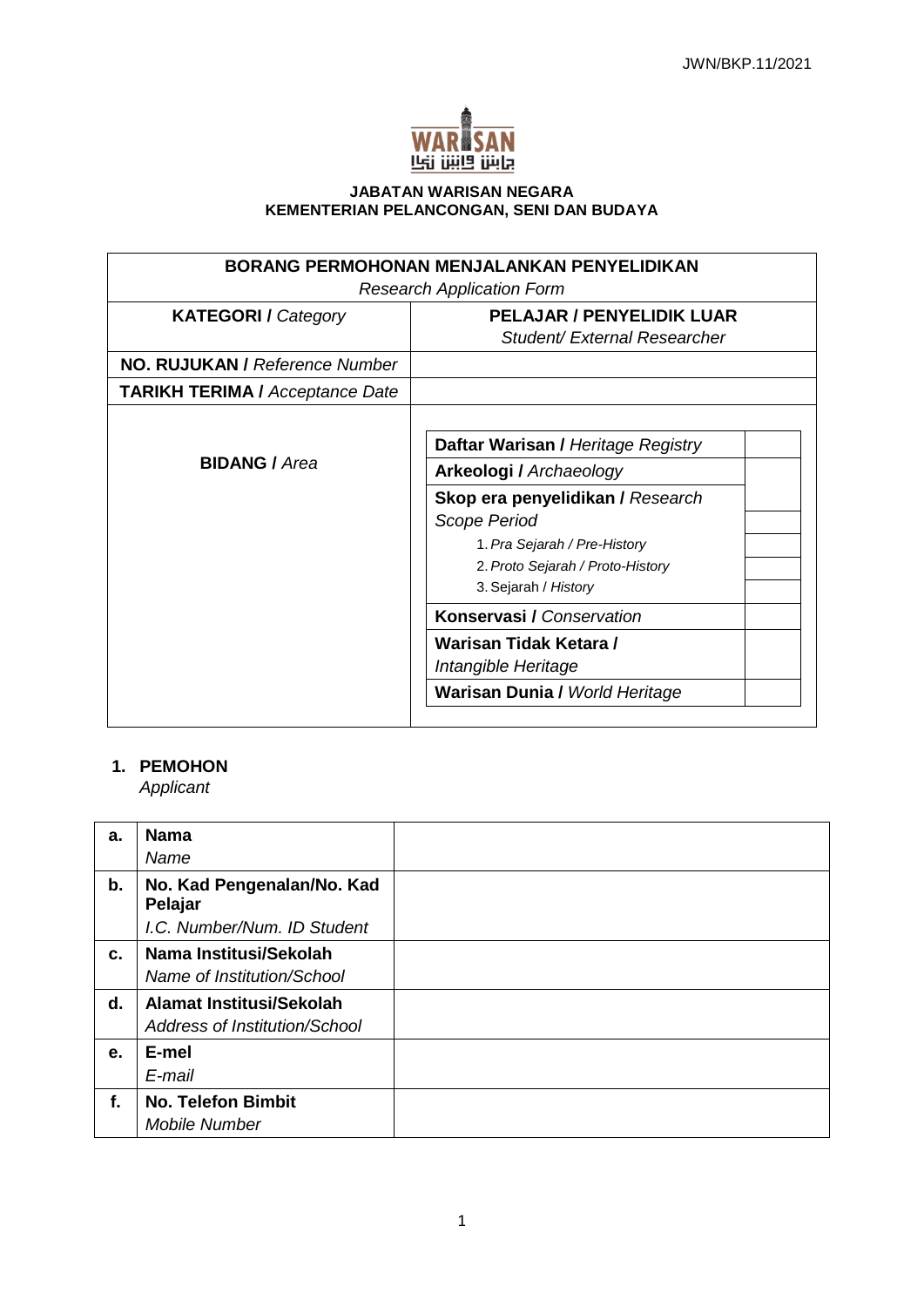### **2. PROJEK PENYELIDIKAN: (Ringkasan Kertas Cadangan Penyelidikan)**

*Research Project: (Summary of Proposal)*

**Kertas Cadangan** penyelidikan hendaklah disertakan bersama borang ini dan hendaklah mengandungi tajuk, latar belakang, tujuan, jadual kerja dan kaedah/metodologi. Lampirkan surat permohonan daripada Jabatan/Agensi sekiranya berkenaan.

*A Research Proposal must be attached to this form which include title, background of the research, objective(s), Gantt Chart and methodology. Please enclose an application letter from Department/Agency; if applicable.*

| a. | Tajuk                                                                                                     |  |
|----|-----------------------------------------------------------------------------------------------------------|--|
|    | Title                                                                                                     |  |
| b. | <b>Latar Belakang</b>                                                                                     |  |
|    | <b>Introduction</b>                                                                                       |  |
| c. | Tujuan (Kertas Kerja/Tesis untuk Phd, Master, Ijazah, Diploma dll.)                                       |  |
|    | Objectives(s) (Assignment/Thesis for PhD, Master, Degree, Diploma etc.)                                   |  |
| d. | Jadual Kerja                                                                                              |  |
|    | Schedule of Work                                                                                          |  |
| е. | Kaedah                                                                                                    |  |
|    | Method                                                                                                    |  |
| f. | Soalan Temubual (Hendaklah disertakan)                                                                    |  |
|    | Interview Questionnaires (Must be attached)                                                               |  |
| g. | Lokasi Kajian                                                                                             |  |
|    | <b>Research Location</b>                                                                                  |  |
| h. | Cadangan Tarikh Kajian                                                                                    |  |
|    | (7 hari bekerja selepas menghantar borang dan sesi temuramah diadakan pada                                |  |
|    | Isnin-Jumaat sahaja)                                                                                      |  |
|    | Proposal Date of research                                                                                 |  |
|    | (7 working days after submission of the form and interview session to be<br>conducted Monday-Friday only) |  |
| i. | Cadangan tarikh menghantar hasil kajian ke Jabatan Warisan Negara                                         |  |
|    | Proposed date of submission of report to Department of National Heritage                                  |  |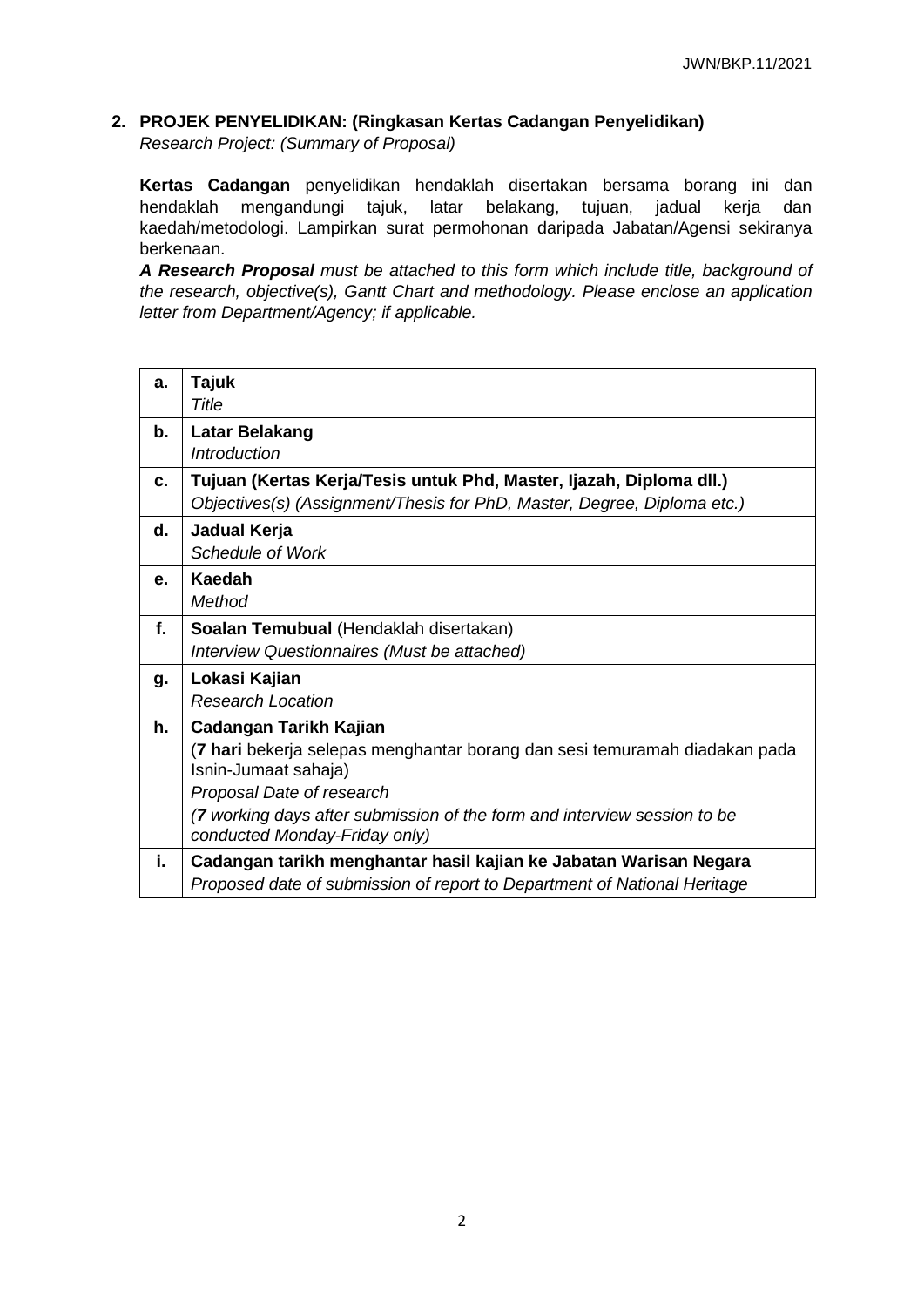## **3. SYARAT-SYARAT PENYELIDIKAN**

*Research Requirements:* 

- 3.1. Laporan akhir/kertas kerja/hasil penyelidikan/hasil dokumentari hendaklah dihantar dalam bentuk *hard copy* **(2 salinan)** dan *soft copy* selewat-lewatnya **7 hari** kepada Ketua Pengarah Jabatan Warisan Negara selepas penyelidikan/pembentangan selesai dilaksanakan; *The final report/working paper/research paper/documentary must be submitted in hard copy (2 copies) and soft copy no later than 7 days to the Director General, Department of National Heritage upon completion of the research/presentation;*
- 3.2. Pihak Jabatan Warisan Negara berhak mengambil tindakan yang sewajarnya kepada penyelidik yang gagal menyerahkan laporan akhir/kertas kerja/hasil penyelidikan/hasil dokumentari mengikut tempoh yang ditetapkan; *The Department of National Heritage reserves the right to take appropriate action to researchers who fail to submit the final report/working paper/research paper/documentary within the stipulated period of time;*
- 3.3. Mematuhi Akta Warisan Kebangsaan 2005 *[Akta 645]*; *Comply with National Heritage Act 2005 [Act 645];*

*Heritage Act 2005 [Act 645].*

- 3.4. Kelulusan hanya terhad kepada **skop kawasan/tempat** dan pada tempoh masa yang telah ditetapkan berdasarkan permohonan; *The approval is subject to the scope of the area/location and for the duration as per the application;*
- 3.5. JWN berhak menggunakan maklumat hasil penyelidikan ini sebagai hak Jabatan; *JWN reserves the right to use the information derived from the research as the Department's rights;*
- 3.6. Pihak penyelidik perlu memaklumkan segera kepada Pesuruhjaya Warisan apaapa jumpaan yang disyaki mempunyai kepentingan warisan yang didapati ketika kerja-kerja penyelidikan sedang dilakukan. Ia selaras dengan Sekyen 47(4) Akta Warisan Kebangsaan 2005 *[Akta 645]. The researcher should immediately inform the Commissioner of Heritage of any findings suspected to acquire heritage significance while the research work is being conducted. This is in accordance with Section 47 (4) of the National*